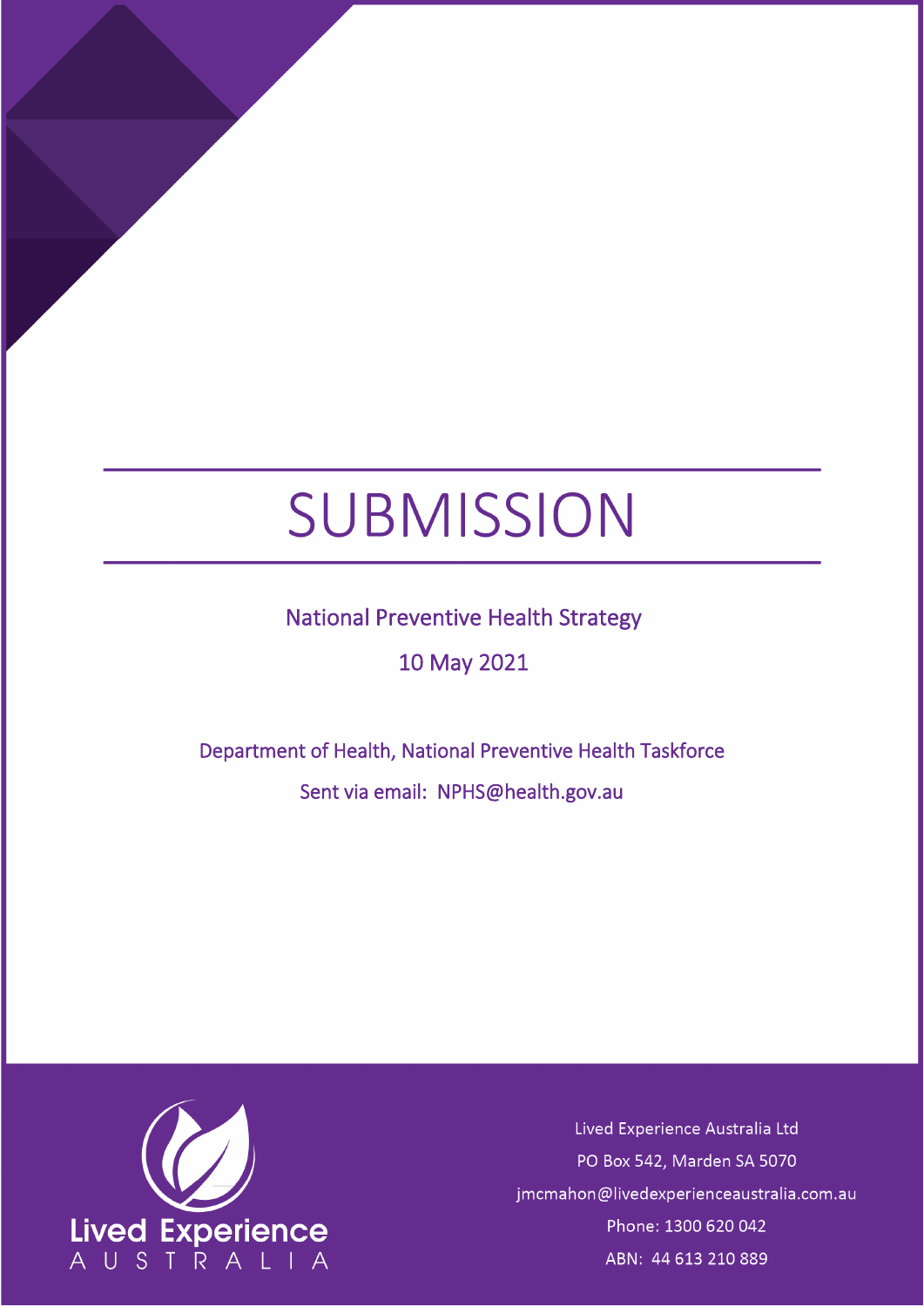## Contents

| Question 6. |  |
|-------------|--|
|             |  |
|             |  |
|             |  |
|             |  |
|             |  |
|             |  |
|             |  |
|             |  |
|             |  |
|             |  |
|             |  |
|             |  |
|             |  |
|             |  |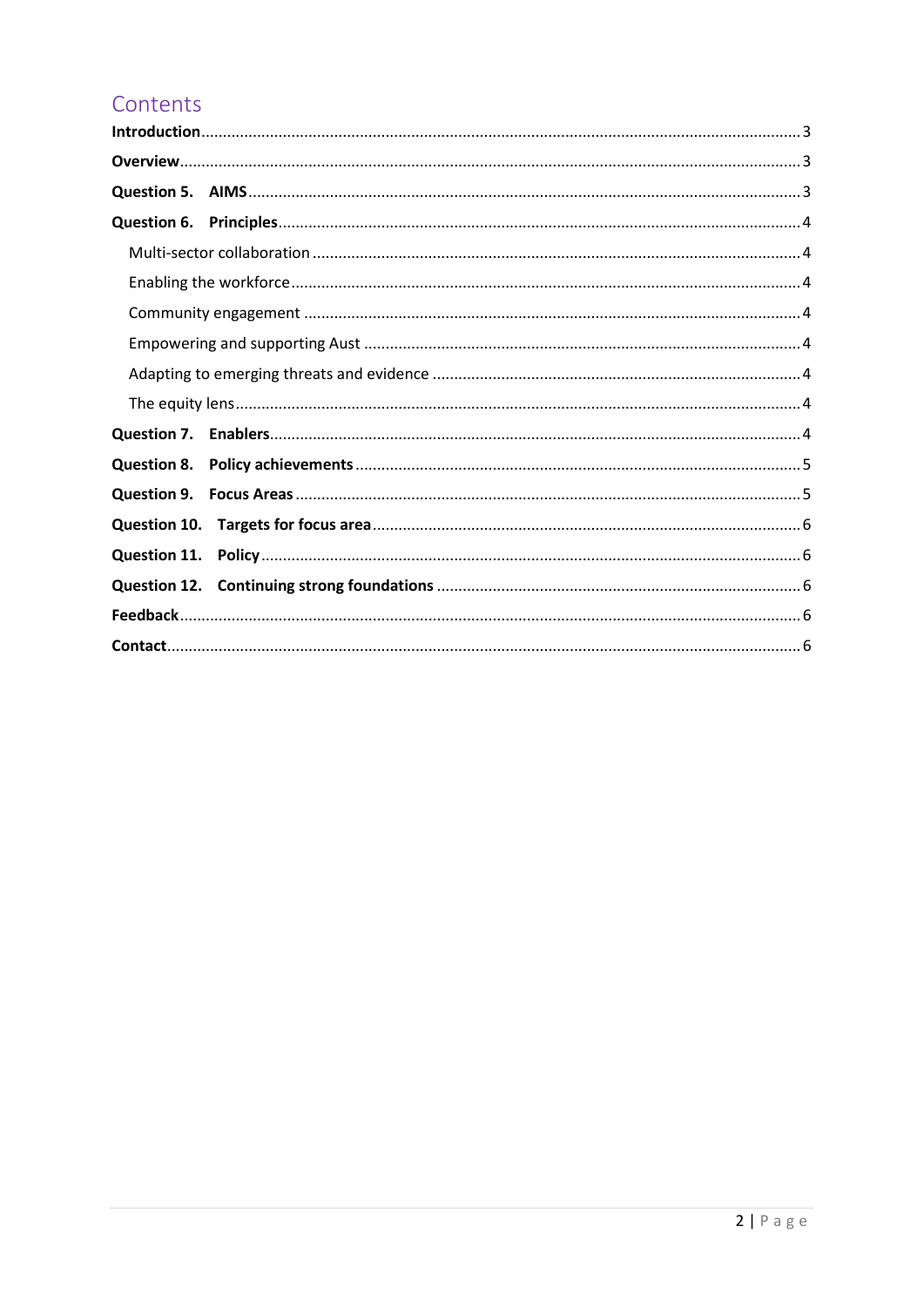## <span id="page-2-0"></span>Introduction

Lived Experience Australia (LEA) is a representative organisation for Australian mental health consumers AND carers, formed in 2002. Our core business is to advocate for systemic change, empowerment of consumers and carers in their own care, promoting engagement and inclusion of consumers AND carers within system design, planning and evaluation and most importantly, advocating for consumer choice and family and carer inclusion.

LEA strongly supports the National Preventive Health Strategy. Prevention is a foremost priority with early intervention an equally priority. Australia must have a long-term focus for health of our citizens.

LEA has pleasure in providing responses to the specific questions within the consultation and thanks the Department for allowing us to provide this feedback.

#### <span id="page-2-1"></span>**Overview**

Whilst LEA notes *7. Protecting mental health* is a singular focus area, we believe that the points below and the Strategy itself, must have a far greater emphasis on mental health and wellbeing and should be integral to all of the areas of the Strategy.

In most if not all of the key facts and strategic guidance charts, seems to have overlooked those specifically pertaining to mental ill-health. Policy achievements by 2030 must focus and include this cohort.

LEA agrees with the targets with the caveat of issues mentioned below, around making mental health identifiable across all aspects of the strategy. Mental ill-health affects people in so many ways, that LEA believes it is crucial to detail this throughout.

## <span id="page-2-2"></span>Question 5. AIMS

LEA strongly agrees

1. We are aware mental illness can be detected for some in early teenage years, and it is critical that early intervention is needed before the mental illness becomes chronic.

Young children can also be identified to be at risk of mental illness ie

- 1. those particularly sensitive young children
- 2. those from vulnerable populations/areas and home environments
- 3. those with a history of child abuse, those in families where DV is prevalent

These children need to be identified and strategies put in place to strengthen their resilience.

The Target must consider and include the increasing risks of children/teenagers to domestic violence, drug and alcohol use.

2. Preventative Health is critical, this means those on psychotropic medications which have side effects affecting their physical health, are cared for as others who are on a Chronic Disease Management Plan (CDMP).

LEA considers those on lifelong antipsychotic medications should have the availability of the CDMP. Under this scheme, people will be monitored more closely, and the target outlined will be achievable.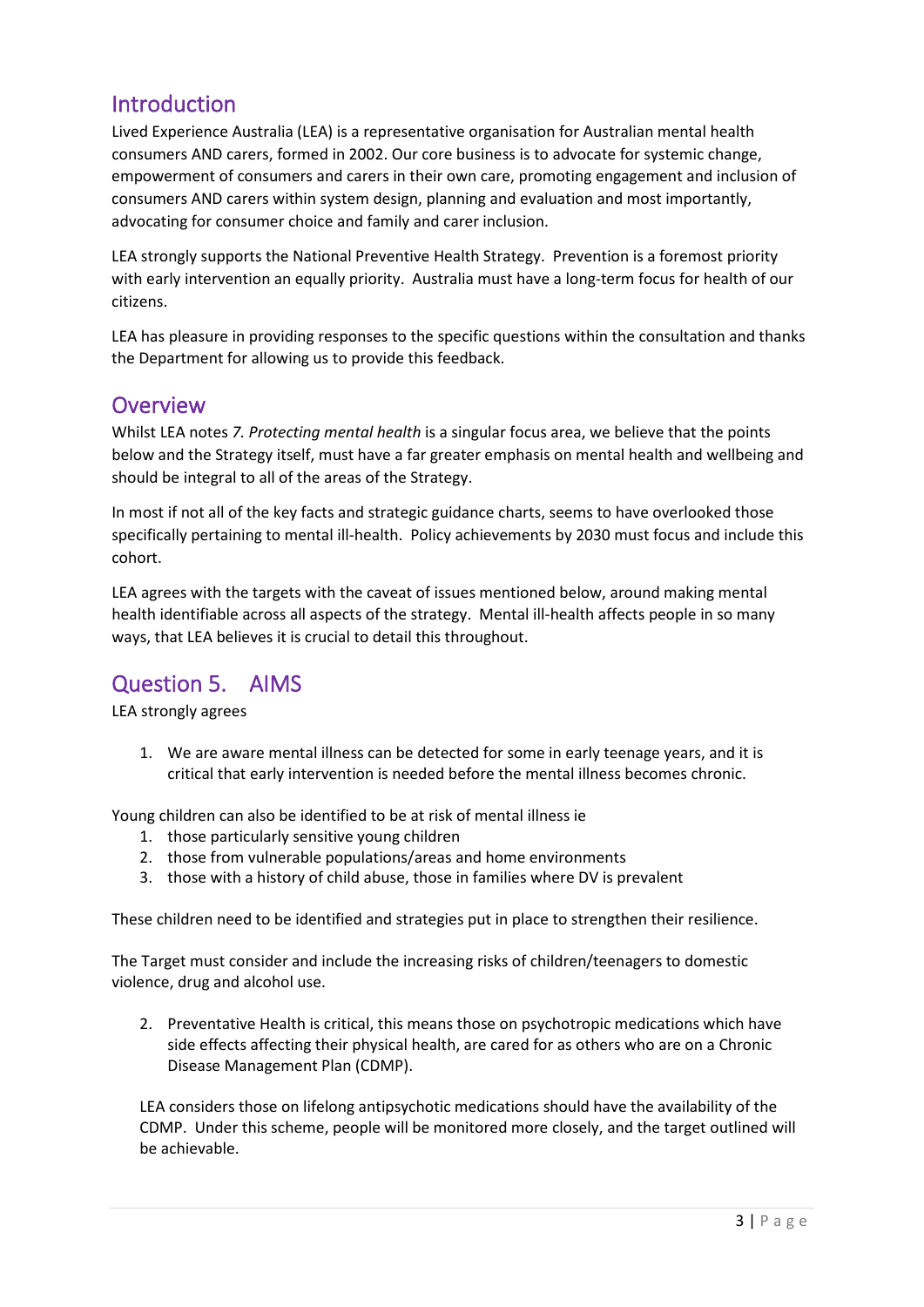3. Whilst people with serious mental illness are from the broader population, the illnesses themselves mean that many lose employment, housing, social connection etc, are on Disability Support Pensions or Centrelink benefits and are clearly marginalised.

Health equity is a very important issues, and LEA strongly supports the Targets.

4. Prevention and identification of risk factors is essential for people with mental illness. LEA agrees with the Target but would suggest consideration of a greater investment into this area as a holistic approach is required for people with mental illness

## <span id="page-3-0"></span>Question 6. Principles

#### <span id="page-3-1"></span>Multi-sector collaboration

Many people with mental illness say that collaboration and communication between services, between medical practitioners, service providers, GPs, public and private, mental health and housing, drug and alcohol, prisons, forensic etc is a major issue. Having to repeat their story over and over, reliving the traumas in their life including their mental illness, should be prevented.

LEA strongly agrees and supports this principle and would like to see real improvements in the mental health system.

#### <span id="page-3-2"></span>Enabling the workforce

Sadly, the mental health system does not seem able to support the workforce to fully embed preventative health measures to the extend required. Smoking cessation, dietary, exercise, abstinence of illicit drugs and alcohol needs to be featured in greater focus and the workforce educated to provide this information and support.

LEA strongly agrees and supports this principle and would like to see real improvements in the mental health system.

#### <span id="page-3-3"></span>Community engagement

LEA strongly agrees and supports this principle. We know that when a natural or other disaster occurs, the coming together of the local community to jointly offer support in the immediate term, offers a great deal in prevention of escalation of mental ill-health.

#### <span id="page-3-4"></span>Empowering and supporting Aust

LEA agrees and supports this principle and believe that it is particularly relevant to people with mental illness.

#### <span id="page-3-5"></span>Adapting to emerging threats and evidence

LEA agrees and supports this principle. Preventative health is incredibly important to reduce or eliminate the impacts on Australian's mental health and wellbeing.

#### <span id="page-3-6"></span>The equity lens

LEA strongly agrees and supports this principle, and we refer to the comments made previously about the vulnerability of people with serious and complex mental ill-health. Many do not have a regular GP.

## <span id="page-3-7"></span>Question 7. Enablers

LEA agrees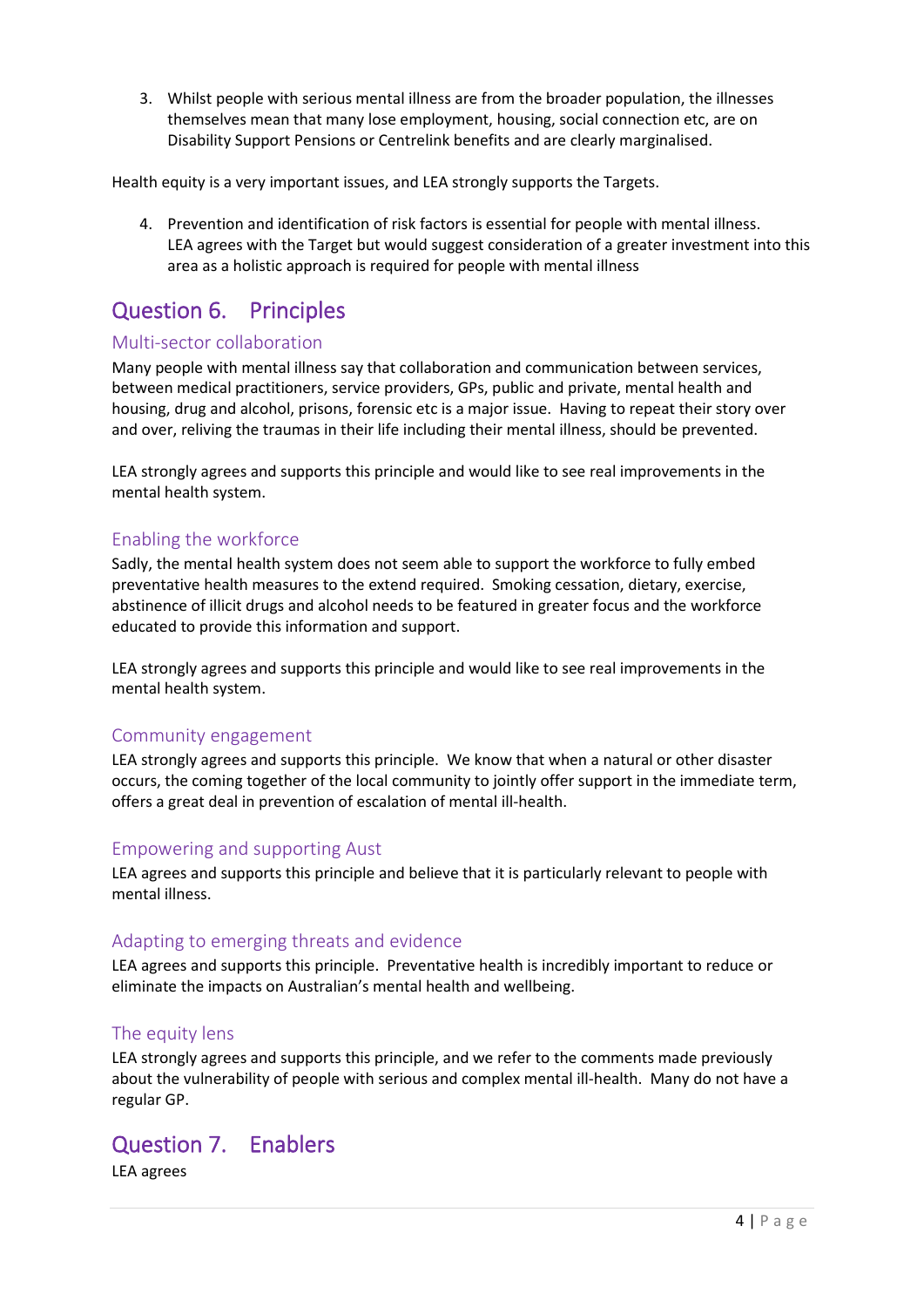Funding for preventative initiatives is crucial and must have a long-term focus with sufficient funds to meet the needs.

Partnerships and community engagement is also crucial. People with serious mental ill-health do not have the illness in isolation. It impacts on many of the individual's close connections including the ability to function within the family, employment and in the community. Isolation is a key factor and LEA strongly supports this enabler.

LEA strongly supports information and health literacy as a crucial enabler across the whole of the health system to enable Australians to make the best decisions about their own care. This is particularly relevant for people with mental ill-health.

COVID for example has seen a great deal of misinformation and it is crucial that the Australian Government makes reliable information available for Australians to make informed decisions and choices.

LEA Agrees and strongly supports research and evaluation. We know that science needs to keep up to date with new techniques, medications, procedures and diseases. This also impacts on monitoring and surveillance.

The health care of Australians is crucial, and the Government has a responsibility to keep us safe. Monitoring and surveillance are part of this process.

LEA strongly supports preparedness as an enabler, and a National strategic plan will be crucial however, probably prior to 2030.

## <span id="page-4-0"></span>Question 8. Policy achievements

agree.

These will give some idea as to the effectiveness of the Strategy and provide an indication of progress.

However, implementation will be the key. They are broad enough generally and should provide a means of measurement and evaluation.

The critical point is that the individual is at the centre of health care. That means that all services must have the person-centred approach, be integrated, apply to the 'whole person' and the policies will be required to provide that 'wrap around' requirement if we are to see the benefit and meet the agenda of the Strategy.

## <span id="page-4-1"></span>Question 9. Focus Areas

#### LEA Agrees

Reducing tobacco use in people with serious mental illness will be a challenge. We would urge the inclusion of targeting those with mental ill-health within the Strategy as a particularly relevant group. ATSI peoples are identified, so too should this group.

A healthy diet is also problematic in people with serious mental illness. Psychotropic medications are well known for weight gain and lethargy. This group should be included as a targeted population.

Because of effects of medication (ie lethargy, tiredness, lack of motivation etc) means that many people with mental illness do not undertake physical activity. LEA believes this group should be included as a targeted population.